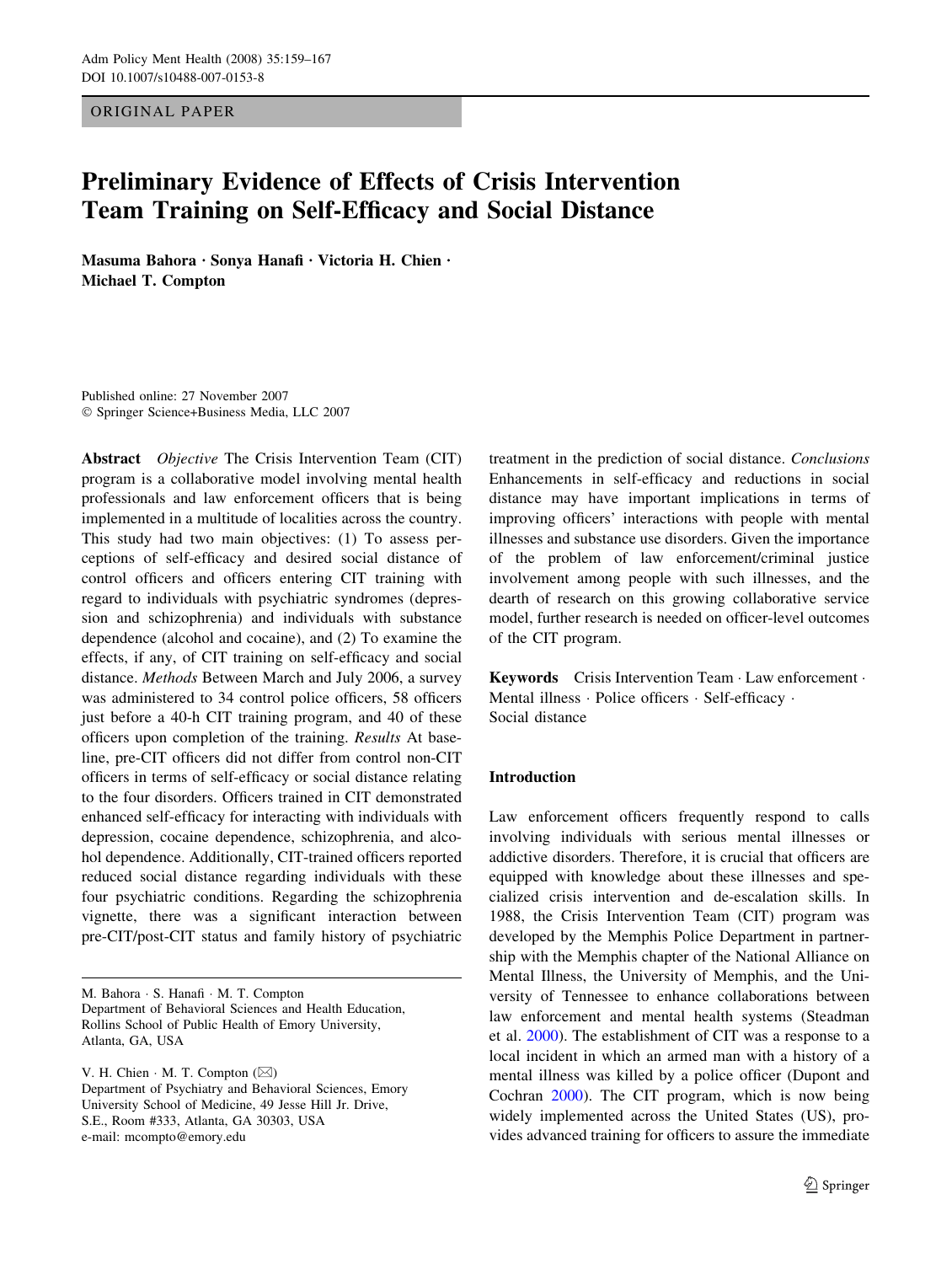delivery of proper care to individuals with mental illnesses or substance use disorders requiring emergency attention by public safety professionals.

The Memphis model of CIT includes 40 h of instructive and interactive training in which police officers, who are typically self-selected into the program, work with mental health professionals, advocates, and law enforcement teachers to learn, develop, and master effective crisis intervention skills (Dupont and Cochran [2000;](#page-8-0) Bower and Pettit [2001\)](#page-7-0). In addition to this training component, the CIT model emphasizes developing partnerships between police departments and people with mental illnesses, advocates, and mental health providers. These relationships, in turn, permit collaboration in designing and employing responses to ensure access to appropriate services. It is hoped that the implementation of this model in various localities will produce encouraging results such that fewer persons with mental illnesses will be subjected to unnecessary incarceration, and instead, will be provided with emergency psychiatric services (Dupont and Cochran [2000;](#page-8-0) Steadman et al. [2000;](#page-8-0) Bower and Pettit [2001](#page-7-0)).

A survey by Compton and colleagues revealed that after CIT training, officers showed improved attitudes concerning aggressiveness among individuals with schizophrenia, greater knowledge about that disorder, and lower levels of social distance (Compton et al. [2006](#page-8-0)). Given the promising potential of the CIT program and its extensive and growing implementation in communities nationwide, further research related to a broader array of outcome measures (including officer-level outcomes such as enhancements in self-efficacy and reductions in stigma/social distance) is needed.

Self-efficacy is a concept elaborated by Bandura ([1977,](#page-7-0) [1986\)](#page-7-0) that provides an approach to predicting behavior change by assessing an individual's belief in his or her ability to successfully perform a specific task in a particular setting. Self-efficacy can be viewed as ''situation-specific confidence'' that a person can overcome barriers and cope with challenges to satisfy specific situational demands (Bandura [1982;](#page-7-0) Glanz et al. [2002](#page-8-0)). Social cognitive theory, within which self-efficacy occupies a central role, predicts the initiation and adherence of a new behavior reflecting one's perception of how acquired skills/knowledge can be utilized (Bandura [1986](#page-7-0)). In relation to CIT training, officers' self-efficacy should translate into desirable behavioral interactions between themselves and individuals with mental illnesses. Unfortunately, very little research has assessed this construct among police officers, though general self-efficacy has been measured among other public safety professionals, such as firefighters (Regehr et al. [2000;](#page-8-0) Pillai and Williams [2004](#page-8-0); Heinrichs et al. [2005\)](#page-8-0).

Social distance, a form of stigma, is another construct that can be used to predict officers' interactions with individuals with mental illnesses. Initially defined by Park [\(1924](#page-8-0)), social distance can be described as the degrees of understanding and intimacy that characterize social relations. Regarding mental illnesses, a measure of social distance estimates one's comfort level, or how close a person is willing to be to someone with a mental illness. One previous study demonstrated that police officers have reduced social distance toward individuals with schizophrenia following completion of CIT training, but did not assess officers' stigma in relation to other mental illnesses (Compton et al. [2006](#page-8-0)). The social distance construct has been employed extensively as a measure of one aspect of stigma in a multitude of diverse studies (Link et al. [2004](#page-8-0)).

For CIT to be promoted as an effective, evidence-based service model grounded in collaboration between law enforcement and mental health, outcomes of the program must be demonstrated. Because distal outcomes (such as reductions in unnecessary incarceration) will be more difficult to demonstrate, proximal officer-level outcomes may be a starting point for empirical research on CIT. There were two objectives of this study. First, perceptions of selfefficacy and desired social distance of control officers and officers entering CIT training were assessed with regard to individuals with psychiatric syndromes (depression and schizophrenia) and individuals with substance dependence (alcohol and cocaine). Second, the effects, if any, of CIT training on self-efficacy and social distance were examined.

### Method

### Setting and Sample

A multi-disciplinary collaboration began a statewide implementation of CIT training in Georgia in late 2004 (Oliva and Compton [2007\)](#page-8-0). Since that time,  $\sim 1,700$  law enforcement officers have been trained in multiple localities throughout the state, though the majority of trainings have been in the metropolitan Atlanta area. The training program consists of 40 h that includes structured lectures and discussions by mental health professionals and advocacy groups, site visits to local emergency receiving facilities and inpatient psychiatric units, and experiential de-escalation training using videos and role-playing. During the classroom portion of the training, 1 h is dedicated to each of the following topics: depression, substance abuse, and schizophrenia; however, a number of other topics are covered. This study focused on two psychiatric illnesses (depression and schizophrenia) and two substance use disorders (cocaine dependence and alcohol dependence) due to the fact that these conditions are commonly encountered by CIT officers, especially in urban settings.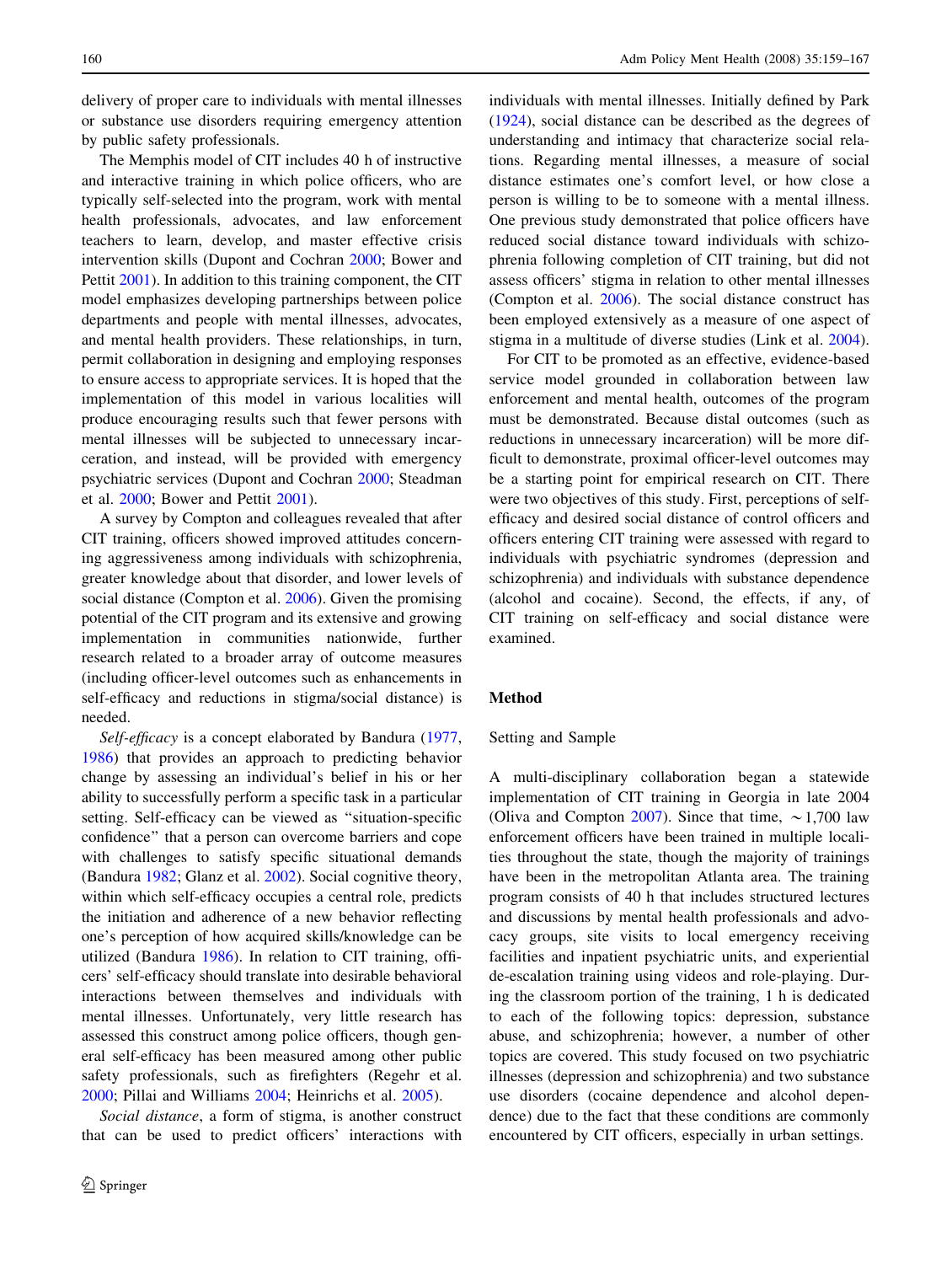Control group participants were sampled from in-service trainings held at a local police academy. These annual trainings, mandatory for all officers, provide continuous and updated information on the latest techniques and strategies in law enforcement, and do not deal with crisis intervention or mental illnesses. CIT officers who happened to be at these trainings were excluded from participating as controls; remaining officers were asked to complete the survey prior to the beginning of their in-service. This non-CIT control group  $(n = 34)$ , hereafter referred to as control officers, served as a baseline comparison to the pre-CIT participants  $(n = 58)$ . CIT officers were sampled at the beginning and conclusion of CIT training weeks. These officers, who came from a range of area precincts, self-selected to obtain training in crisis intervention. Four training courses provided pre-test data  $(n = 58)$ , whereas post-test data were only available from three courses  $(n = 40)$ . There were no apparent differences between the groups with and without follow-up data. The training sites and the CIT program leadership approved of and supported the study, as it served as part of the program's ongoing evaluation and research. Officers were cooperative and readily volunteered their time to the study.

### Procedures

Data were collected between March and July 2006. For CIT officers, the pre-tests were distributed before instruction began on Monday mornings. The post-tests, identical to the pre-test except for the omission of demographic questions, were given to officers after completion of instruction and prior to class dismissal on Friday afternoons. Completion of surveys took  $\sim$  20 min. Each class, conducted in the greater Atlanta area, included  $\sim$  15–20 officers from local and predominantly metropolitan jurisdictions.

Informed consent was obtained using a participant information document, which notified participants that completion of the survey implied consent to use their information. Respondents were informed that their signatures would not be required, in order to maintain anonymity. Pre-test and post-test surveys were matched using a unique identifier based on three items reported by the officers, such as the first letter of the street of the participant's home address. All documents and instruments were approved by the university's institutional review board.

# Materials

The first portion of the survey instrument assessed a number of basic demographic characteristics, including age, gender, race/ethnicity, marital status, educational

attainment, yearly income, and number of years having worked as a police officer. Several variables also assessed past exposure to psychiatric treatment for either the officer or his or her family members.

Due to the unavailability of a scale assessing officers' self-efficacy for skills acquired in CIT training, a ten-item scale was developed specifically for this study. Items were constructed around four slightly adapted vignettes taken from the MacArthur Mental Health Module of the 1996 General Social Survey. These vignettes, whose exact wording was available from Link et al. [\(1999](#page-8-0)), were written to represent four individuals with symptoms reflecting Diagnostic and Statistical Manual of Mental Disorders, Fourth Edition (DSM-IV) descriptions of two psychiatric illnesses (depression and schizophrenia) and two substance use disorders (cocaine dependence and alcohol dependence). The four vignettes, to which the selfefficacy and social distance items referred, described four hypothetical individuals: David, a 28-year-old male with a depressive syndrome; Jessica, a 32-year-old female with cocaine addiction; John, a 26-year-old male with psychosis consistent with schizophrenia; and Karen, a 36-year-old female with alcohol dependence. These individuals varied in gender and age; however, race/ethnicity, educational level, and other sociodemographic characteristics were not described, in an attempt to avoid any influence of these characteristics on officers' responses.

Self-efficacy items relating to the vignettes, present in both the pre-test and the post-test, asked officers to respond to questions such as ''How confident would you feel deescalating a conflict involving someone like (John)?'' and ''How confident would you feel talking to someone like (John) about his medications?'' A four-point Likert scale ranging from ''not at all confident'' to ''very confident'' was used to assess officers' responses. Individual item responses were summed to create a total score (ranging from 10 to 40) for each vignette-associated condition, with higher scores indicating greater self-efficacy. Internal consistency reliability was examined for the self-efficacy scales that followed each of the four vignettes (depression, cocaine dependence, schizophrenia, and alcohol dependence). These Cronbach's a-values were 0.87, 0.88, 0.90, and 0.92, respectively.

Five items, adapted from the Social Distance Scale (Bogardus [1925](#page-7-0); Link et al. [2004](#page-8-0)), were utilized to assess officers' stigma/social distance toward the hypothetical individuals depicted in the four vignettes. This modified scale measured officers' levels of comfort in increasingly close personal relationships with individuals with a mental illness. Sample items included ''How willing would you be to live next door to (John)?'' and ''How willing would you be to have (John) marry into your family?'' Police officers were asked to rate their level of comfort on a four-point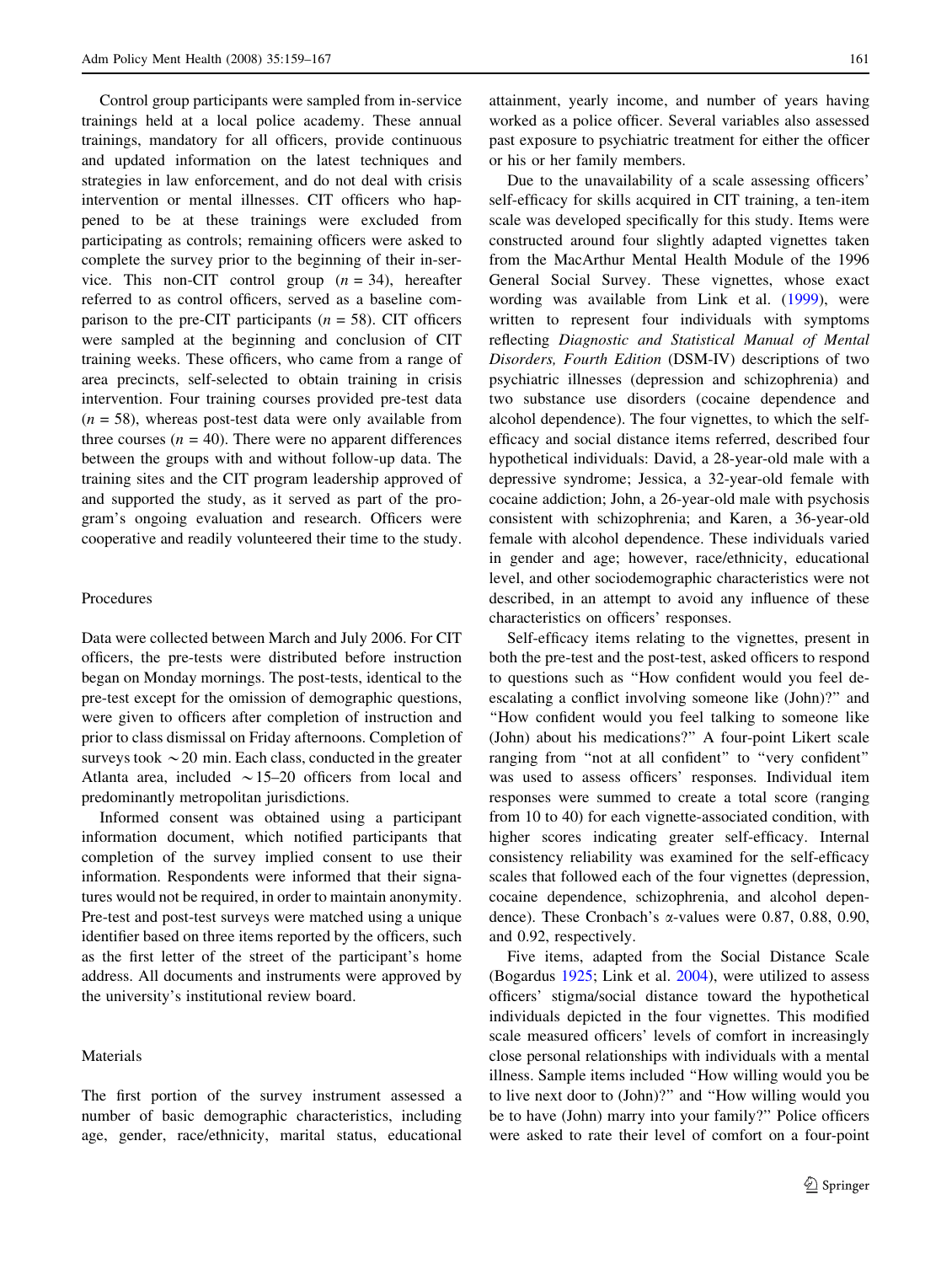Likert scale ranging from "very willing" to "very unwilling.'' Again, individual item responses were summed to create a total score, ranging from 5 to 20, for each vignette-associated condition, and higher scores indicated greater desire for social distance. Internal consistency reliability was ascertained for the adapted Social Distance Scale that followed the four vignettes. These Cronbach's  $\alpha$ -values were 0.89, 0.89, 0.90, and 0.89 for the vignettes depicting depression, cocaine dependence, schizophrenia, and alcohol dependence, respectively.

### Data Analysis

Data cleaning and basic descriptive statistics revealed little missing data, likely due to both the officers' cooperation and the ease of completing the relatively brief survey. To be conservative, missing data values were not imputed and analyses were conducted excluding cases with missing data on the respective variables included in hypothesis tests. Descriptive statistics were calculated to summarize demographic and background characteristics of the participating officers. Using independent samples Student's t-tests for continuous variables and chi-square tests for categorical variables, control officers were compared with CIT officers with regard to a number of demographic characteristics and variables assessing past exposure to psychiatric treatment. Then, the following hypothesis tests were conducted: (1) Independent samples Student's *t*-tests to compare mean self-efficacy scores in control officers and pre-CIT officers, (2) paired samples Student's t-tests to compare self-efficacy scores before and after CIT training, (3) independent samples Student's t-tests to compare mean social distance scores in control officers and pre-CIT officers, and (4) paired samples Student's t-tests to compare social distance scores before and after CIT training. Then,  $2 \times 2$  mixed design analyses of variance (ANOVAs) were used to control for other variables that were associated with self-efficacy or social distance scores. In these analyses, within-subjects effects (pre-CIT/post-CIT) and betweensubjects effects (e.g., significant demographic correlates), as well as any interaction effects, were examined. All analyses were conducted using the SPSS Version 14.0 software package for Windows.

# Results

Demographic and Background Characteristics of Non-CIT and CIT Officers

Officers ranged in age from 22 to 61 years, with a mean of  $40.8 \pm 8.2$  years. One-quarter (25.3%) of the officers were female. Approximately half (53.8%) self-identified as Black/African American, 42.9% as White/Caucasian, and 3.3% as other. Half (51.1%) of officers had completed high school or some college, whereas 47.9% reported completing college and/or graduate school. Participants reported having worked as an officer on average for  $14.3 \pm 8.7$  years. As shown in Table 1, these and other basic demographic characteristics did not differ between the groups of control police officers and officers enrolled in CIT training ( $p > 0.05$  for all comparisons).

Control officers and those participating in CIT were compared with regard to several variables assessing past exposure to psychiatric treatment. Although not statistically significant, 8.8% of control officers reported ever having received or currently receiving psychiatric treatment (such as therapy, counseling, or medicine for emotional problems), compared to 22.4% of CIT officers  $(\chi^2 = 2.76, df = 1, p = 0.10)$ . Similarly, control officers were less likely to report a family member having ever received or currently receiving psychiatric treatment compared to CIT officers (11.8% vs. 25.9%). Control officers were also less likely to report having a family member or friend in the mental health profession (26.5% vs. 44.8%), though these comparisons failed to reach statistical significance ( $\chi^2 = 2.60$ ,  $df = 1$ ,  $p = 0.11$  and  $\chi^2$  = 3.06,  $df = 1$ ,  $p = 0.08$ , respectively). It should be noted, however, that samples sizes were relatively small for these analyses.

Table 1 Demographic characteristics of controls and CIT officers

| Variable                                    | Controls<br>$(n = 34)$ | <b>CIT</b><br>$(n = 58)$ |
|---------------------------------------------|------------------------|--------------------------|
|                                             |                        |                          |
| Age, years                                  | $41.3 \pm 7.7$         | $40.5 \pm 8.5$           |
| Gender, female                              | $7(21.2\%)$            | 16(27.6%)                |
| Race/ethnicity                              |                        |                          |
| Black/African American                      | $15(46.9\%)$           | 34 (60.7%)               |
| White/Caucasian                             | $17(53.1\%)$           | 22(39.3%)                |
| Other                                       | $1(0.03\%)$            | $2(0.04\%)$              |
| Martial status                              |                        |                          |
| Single/never married                        | $6(18.2\%)$            | 12(20.7%)                |
| Married/with partner                        | 19 (57.6%)             | $36(62.1\%)$             |
| Separated, divorced, or widowed             | $8(24.2\%)$            | $10(17.2\%)$             |
| Educational attainment                      |                        |                          |
| Completed high school or some<br>college    | $17(50.0\%)$           | 31 (53.4%)               |
| Completed college and/or graduate<br>school | 44 (50.0%)             | 27 (46.6%)               |
| Yearly income                               |                        |                          |
| $\leq$ \$60,000                             | $15(45.5\%)$           | 28 (49.1%)               |
| $>$ \$60,000                                | $18(54.5\%)$           | 29 (50.9%)               |
| Number of years working as an officer       | $16.8 \pm 8.5$         | $13.8 \pm 8.1$           |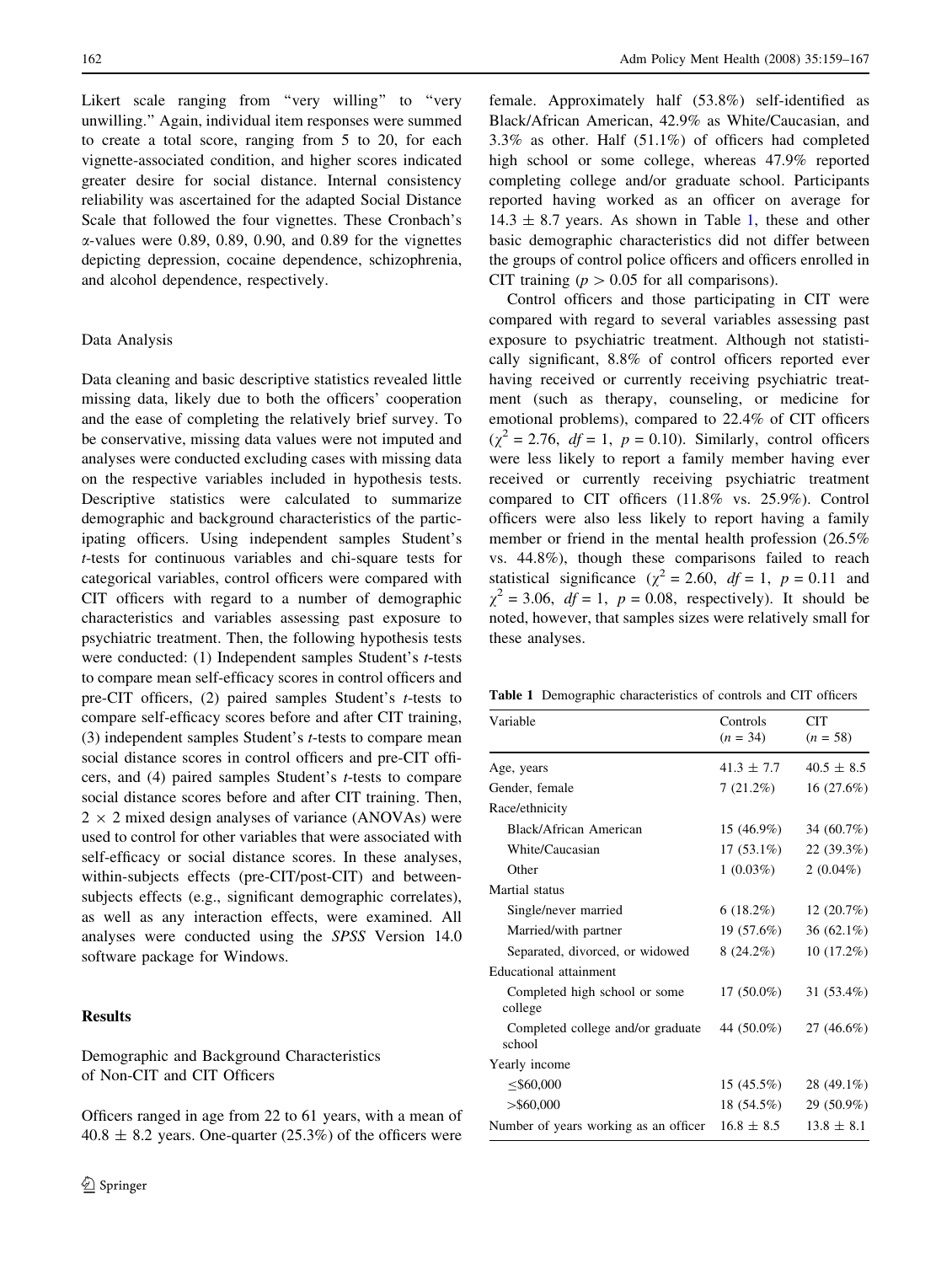Mean Item Responses for Self-Efficacy and Social Distance

The items of the self-efficacy scale, along with mean item responses are shown in Table 2. For the total sample, selfefficacy scores ranged from 21 to 40 for the depression vignette (mean  $32.7 \pm 4.7$ ), 19–40 for the cocaine dependence vignette (32.3  $\pm$  5.3), 15–40 for the schizophrenia vignette (31.3  $\pm$  6.0), and 15–40 for the alcohol dependence vignette (33.1  $\pm$  5.7).

Social Distance Scale items and the officers' mean item responses are shown in Table 3. Combining controls and pre-CIT officers, the range of social distance scores was: 6– 20 for the depression vignette (mean  $13.7 \pm 3.3$ ), 10–20 for the cocaine dependence vignette (17.5  $\pm$  2.7), 10–20 for the schizophrenia vignette (16.9  $\pm$  3.1), and 8–20 for the alcohol dependence vignette  $(15.5 \pm 3.0)$ .

# Comparisons between CIT Officers and Control Officers and Correlates of Self-Efficacy

Self-efficacy scores, linked to each of the four vignettes, did not significantly differ between officers beginning CIT training and officers in the control group (Table [4](#page-5-0)).

Potential associations between self-efficacy scores and demographic variables were explored. Self-efficacy scores were not associated with: age, gender, race/ethnicity, marital status (married or living with a partner versus single/ never married, separated, divorced, or widowed), educational attainment, or number of years working as an officer (all  $p > 0.05$ ). However, self-efficacy scores for two of the four clinical conditions (depression and alcohol dependence) were significantly associated with yearly income

Table 2 Items of the self-efficacy scale and mean  $\pm$  SD item responses

| Item                                                                                              | Depression      | Cocaine<br>dependence | Schizophrenia   | Alcohol<br>dependence |
|---------------------------------------------------------------------------------------------------|-----------------|-----------------------|-----------------|-----------------------|
| How confident would you feel interacting with someone like (John)?                                | $3.20 \pm 0.71$ | $3.02 \pm 0.86$       | $2.93 \pm 0.83$ | $3.25 \pm 0.71$       |
| How confident would you feel talking to someone like (John) about<br>his symptoms?                | $3.15 \pm 0.73$ | $3.22 \pm 0.83$       | $2.77 \pm 0.93$ | $3.27 \pm 0.67$       |
| How confident would you feel calming down someone like (John)?                                    | $3.26 \pm 0.64$ | $3.22 \pm 0.68$       | $3.00 \pm 0.86$ | $3.38 \pm 0.61$       |
| How confident would you feel bringing in someone like (John) to a<br>mental health facility?      | $3.41 \pm 0.63$ | $3.18 \pm 0.86$       | $3.45 \pm 0.78$ | $3.30 \pm 0.82$       |
| How confident would you feel interacting with family members of<br>someone like (John)?           | $3.44 \pm 0.58$ | $3.35 \pm 0.72$       | $3.29 \pm 0.76$ | $3.44 \pm 0.69$       |
| How confident would you feel talking to someone like (John) about<br>his illness?                 | $3.08 \pm 0.77$ | $3.21 \pm 0.75$       | $2.88 \pm 0.88$ | $3.32 \pm 0.74$       |
| How confident would you feel de-escalating a conflict involving<br>someone like (John)?           | $3.30 \pm 0.66$ | $3.31 \pm 0.66$       | $3.19 \pm 0.83$ | $3.38 \pm 0.63$       |
| How confident would you feel making a referral to services for<br>someone like (John)?            | $3.56 \pm 0.60$ | $3.53 \pm 0.69$       | $3.51 \pm 0.74$ | $3.42 \pm 0.67$       |
| How confident would you feel talking to someone like (John) about<br>his medications?             | $3.00 \pm 0.90$ | $2.95 \pm 0.91$       | $2.86 \pm 0.97$ | $2.99 \pm 0.94$       |
| How confident would you feel discussing someone like (John) with a<br>mental health professional? | $3.34 \pm 0.71$ | $3.32 \pm 0.77$       | $3.45 \pm 0.69$ | $3.33 \pm 0.82$       |

Table 3 Items of the social distance scale and mean  $\pm$  SD item responses

| Item                                                                                                  | Depression                      | Cocaine<br>dependence | Schizophrenia Alcohol | dependence      |
|-------------------------------------------------------------------------------------------------------|---------------------------------|-----------------------|-----------------------|-----------------|
| How willing would you be to live next door to (John)?                                                 | $2.56 \pm 0.83$ 3.45 $\pm$ 0.62 |                       | $3.35 \pm 0.72$       | $3.00 \pm 0.75$ |
| How willing would you be to spend an evening socializing with (John)? 2.73 $\pm$ 0.83 3.35 $\pm$ 0.77 |                                 |                       | $3.31 \pm 0.81$       | $2.96 \pm 0.73$ |
| How willing would you be to make friends with (John)?                                                 | $2.58 \pm 0.75$ 3.41 $\pm$ 0.67 |                       | $3.22 \pm 0.77$       | $2.95 \pm 0.74$ |
| How willing would you be to work closely with (John) on the job as a<br>colleague?                    | $2.67 \pm 0.83$ 3.53 $\pm$ 0.66 |                       | $3.42 \pm 0.72$       | $3.19 \pm 0.71$ |
| How willing would you be to have (John) marry into your family?                                       | $3.17 \pm 0.78$ $3.71 \pm 0.53$ |                       | $3.62 \pm 0.59$       | $3.36 \pm 0.68$ |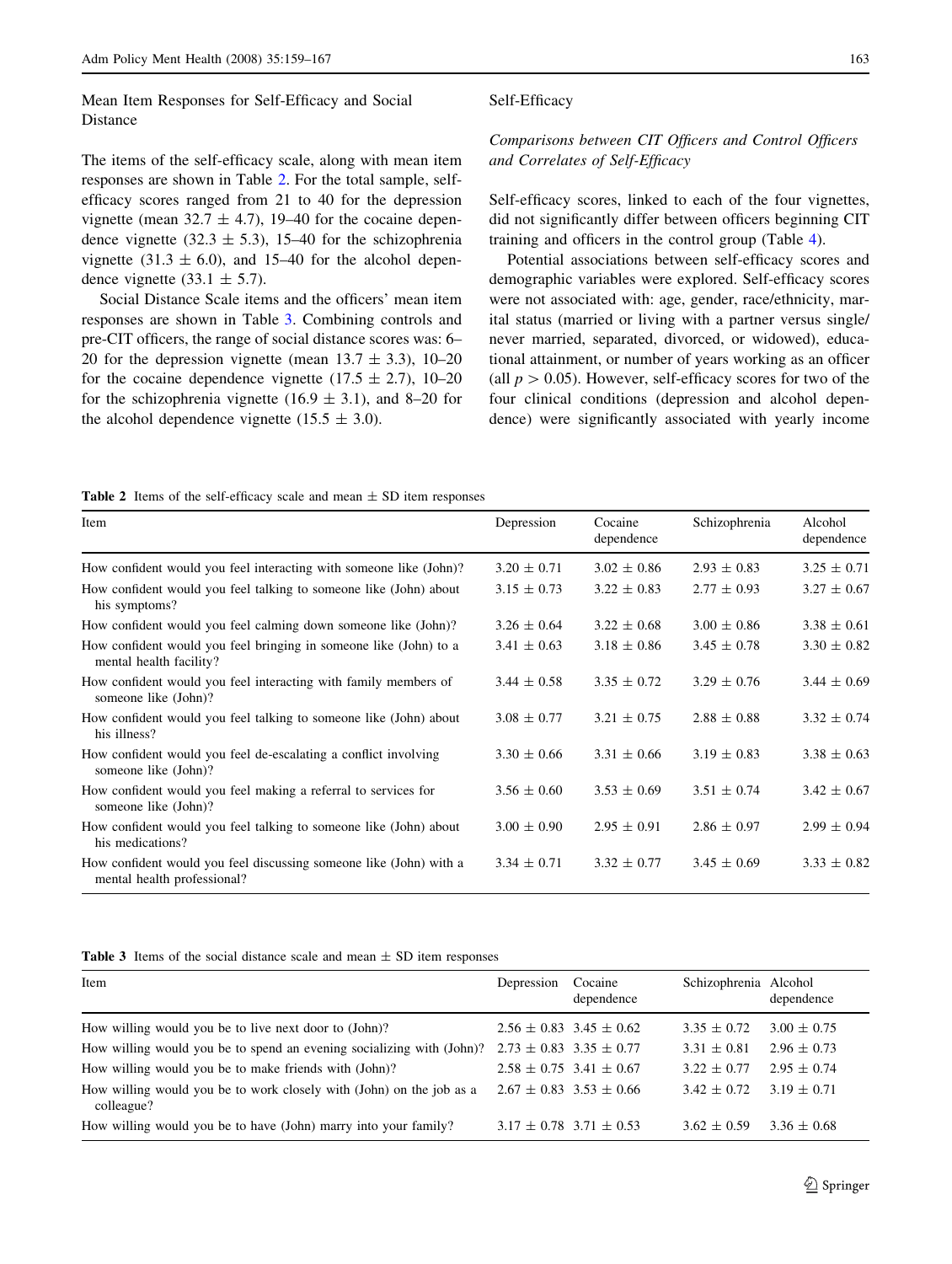<span id="page-5-0"></span>Table 4 Comparison of self-efficacy and social distance scores in controls and pre-CIT officers  $(n = 92)$ 

|                    | Controls<br>$(n = 34)$ | Pre-CIT<br>$(n = 58)$         | <i>t</i> -test statistic $(df)$ , p |
|--------------------|------------------------|-------------------------------|-------------------------------------|
| Self-efficacy      |                        |                               |                                     |
| Depression         |                        | $33.2 \pm 5.3$ $32.5 \pm 4.4$ | $0.66(87)$ , $p = 0.51$             |
| Cocaine dependence |                        | $33.0 \pm 5.8$ 31.9 $\pm 5.1$ | 0.95 (89), $p = 0.35$               |
| Schizophrenia      | $31.3 \pm 6.7$         | $31.3 \pm 5.7$                | $0.01(87)$ , $p = 0.99$             |
| Alcohol dependence |                        | $33.5 \pm 6.2$ 32.9 $\pm$ 5.4 | 0.46 (89), $p = 0.64$               |
| Social distance    |                        |                               |                                     |
| Depression         | $14.2 \pm 3.2$         | $13.4 \pm 3.4$                | 1.17 (90), $p = 0.24$               |
| Cocaine dependence | $17.8 \pm 2.4$         | $17.2 \pm 2.9$                | 1.05 (89), $p = 0.30$               |
| Schizophrenia      |                        | $17.3 \pm 2.7$ $16.7 \pm 3.3$ | 0.84 (89), $p = 0.40$               |
| Alcohol dependence |                        | $15.5 \pm 2.4$ 15.4 $\pm$ 3.3 | 0.16 (89), $p = 0.88$               |

 $(t = 1.96, df = 85, p = 0.05 \text{ and } t = 2.13, df = 86, p = 0.04,$ respectively), and self-efficacy scores for the other two conditions (cocaine dependence and psychosis) were associated with yearly income at a trend level ( $t = 1.80$ ,  $df = 86$ ,  $p = 0.08$  and  $t = 1.67$ ,  $df = 84$ ,  $p = 0.10$ , respectively). In each case, officers with an income of  $\text{> } $60,000$  per year had higher self-efficacy scores than those with a yearly income of  $\leq$  \$60,000. Self-efficacy scores were not associated with personal history of ever having received or currently receiving psychiatric treatment, having a family member who has ever received or is currently receiving psychiatric treatment, or having a family member or friend in the mental health profession (all  $p > 0.05$ ).

## Changes in Self-Efficacy after CIT Training

Self-efficacy scores significantly increased following completion of CIT training for the vignettes describing each of the four conditions (Table 5).

Table 5 Comparison of self-efficacy and social distance scores in pre-CIT and post-CIT officers  $(n = 40)$ 

| Variable           | Pre-CIT<br>$(n = 40)$ | Post-CIT<br>$(n = 40)$ | <i>t</i> -test statistic $(df)$ , p                    |
|--------------------|-----------------------|------------------------|--------------------------------------------------------|
| Self-efficacy      |                       |                        |                                                        |
| Depression         |                       |                        | $31.9 \pm 4.4$ $35.4 \pm 3.8$ $5.13$ (37), $p < 0.001$ |
| Cocaine dependence | $31.2 \pm 4.9$        | $34.9 \pm 4.5$         | 4.60 (38), $p < 0.001$                                 |
| Schizophrenia      | $30.8 \pm 5.7$        |                        | $35.0 \pm 4.4$ 4.65 (38), $p < 0.001$                  |
| Alcohol dependence |                       |                        | $32.3 \pm 5.4$ $35.2 \pm 4.1$ $3.82$ (37), $p < 0.001$ |
| Social distance    |                       |                        |                                                        |
| Depression         | $13.1 \pm 3.4$        |                        | $10.8 \pm 3.3$ 3.32 (38), $p = 0.007$                  |
| Cocaine dependence | $16.9 \pm 2.8$        |                        | $14.4 \pm 3.0$ 5.98 (38), $p < 0.001$                  |
| Schizophrenia      | $16.3 \pm 3.3$        |                        | $13.2 \pm 2.9$ 5.45 (38), $p < 0.001$                  |
| Alcohol dependence | $14.9 \pm 2.9$        |                        | $13.4 \pm 3.5$ 3.43 (36), $p = 0.002$                  |

Because of the potential effect of yearly income,  $2 \times 2$ mixed design ANOVAs were then conducted to examine within-subjects effects (pre-CIT/post-CIT) and betweensubjects effects (yearly income), as well as any interaction effects. Findings of these four ANOVAs are shown in Table [6](#page-6-0). Post-CIT status and higher yearly income were both predictive of higher self-efficacy scores pertaining to depression and schizophrenia. For cocaine dependence and alcohol dependence, yearly income was not a statistically significant correlate, though scores increased from pre-CIT to post-CIT survey administrations. There were no significant interaction terms in any of the four ANOVAs.

### Social Distance

# Comparisons between CIT Officers and Control Officers and Correlates of Social Distance

Social distance did not significantly differ between officers at the beginning of CIT training and control officers in relation to any of the four vignettes (Table 4).

Potential associations between social distance scores and demographic variables were explored. Social distance scores were not associated with the following variables: age, race/ethnicity, dichotomized marital status, educational attainment, yearly income, or number of years working as an officer (all  $p > 0.05$ ). However, social distance scores for two of the four clinical conditions (depression and alcohol dependence) were nearly significantly or significantly associated with gender  $(t = 1.94,$  $df = 88$ ,  $p = 0.06$  and  $t = 2.09$ ,  $df = 87$ ,  $p = 0.04$ , respectively). In both instances, female officers had lower social distance scores than male officers. Social distance scores were not associated with personal history of ever having received or currently receiving psychiatric treatment, or having a family member or friend in the mental health profession (both  $p > 0.05$ ). However, officers reporting having a family member who has ever received or is currently receiving psychiatric treatment had, at a trend level of significance, lower social distance scores on the vignettes pertaining to depression ( $t = 1.78$ ,  $df = 89$ ,  $p = 0.08$ ), psychosis  $(t = 1.98, df = 88, p = 0.05)$ , and alcohol dependence ( $t = 1.74$ ,  $df = 87$ ,  $p = 0.08$ ).

### Changes in Social Distance after CIT Training

As shown in Table 5, social distance scores significantly decreased following completion of CIT training for the vignettes describing each of the four conditions.

Because of the potential effect of gender and having a family member who had received psychiatric treatment,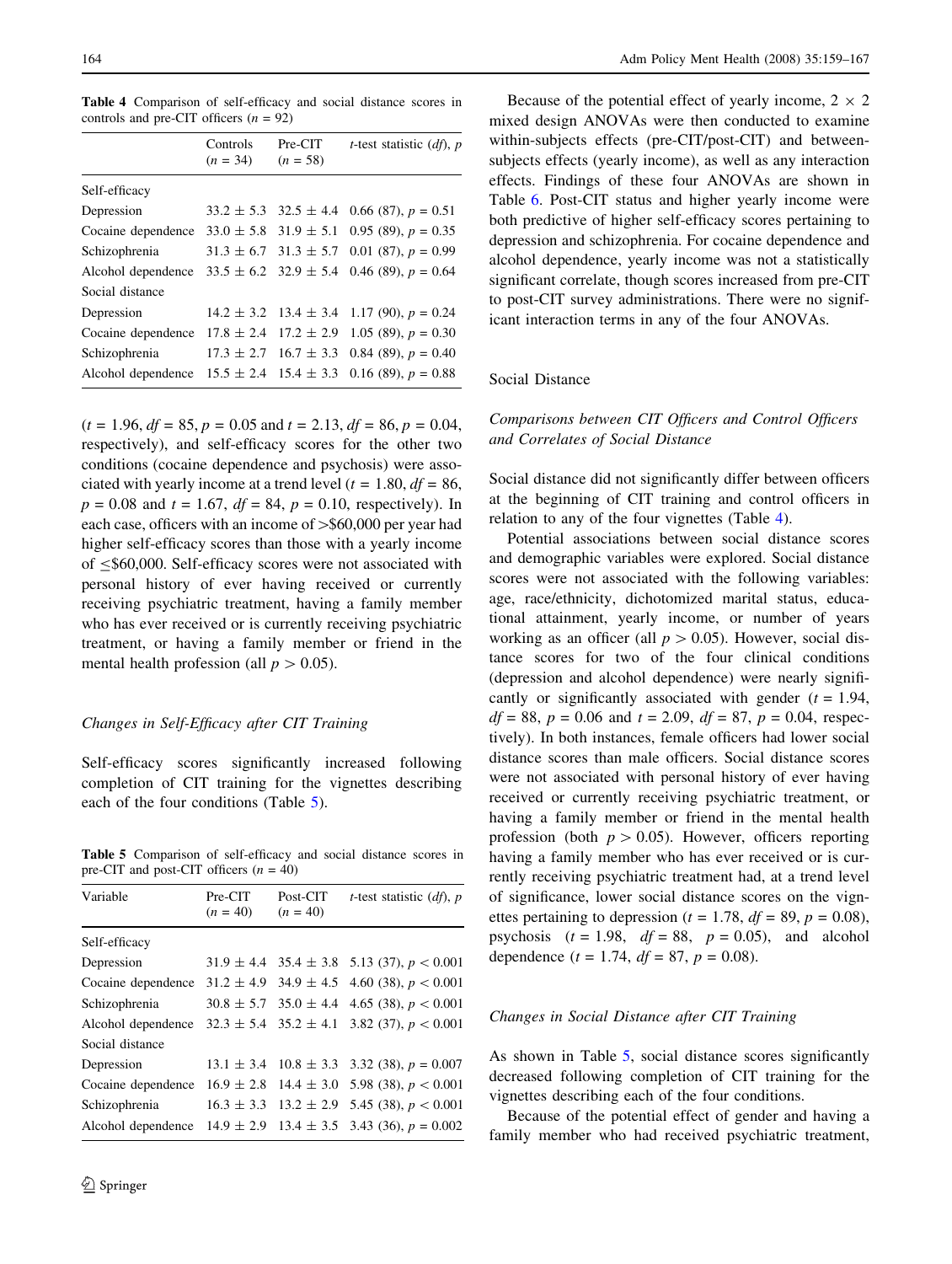<span id="page-6-0"></span>**Table 6** Results of  $2 \times 2$  mixed design ANOVAs

| Self-efficacy               |                              |
|-----------------------------|------------------------------|
| Depression                  |                              |
| Pre-CIT/post-CIT            | $F(1,35) = 24.03, p < 0.001$ |
| Yearly income               | $F(1,35) = 4.53, p = 0.04$   |
| Interaction                 | ns                           |
| Cocaine dependence          |                              |
| Pre-CIT/post-CIT            | $F(1,36) = 20.85, p < 0.001$ |
| Yearly income               | ns                           |
| Interaction                 | ns                           |
| Schizophrenia               |                              |
| Pre-CIT/post-CIT            | $F(1,36) = 21.03, p < 0.001$ |
| Yearly income               | $F(1,36) = 5.65, p = 0.02$   |
| Interaction                 | ns                           |
| Alcohol dependence          |                              |
| Pre-CIT/post-CIT            | $F(1,35) = 12.64, p = 0.001$ |
| Yearly income               | ns                           |
| Interaction                 | ns                           |
| Social distance             |                              |
| Depression                  |                              |
| Pre-CIT/post-CIT            | $F(1,35) = 9.20, p = 0.005$  |
| Gender                      | ns                           |
| Family history of treatment | ns                           |
| Interactions                | ns                           |
| Cocaine dependence          |                              |
| Pre-CIT/post-CIT            | $F(1,35) = 24.90, p < 0.001$ |
| Gender                      | ns                           |
| Family history of treatment | ns                           |
| Interactions                | ns                           |
| Schizophrenia               |                              |
| Pre-CIT/post-CIT            | $F(1,35) = 21.11, p < 0.001$ |
| Gender                      | ns                           |
| Family history of treatment | ns                           |
| Interactions                | $F(1,35) = 5.80, p = 0.02*$  |
| Alcohol dependence          |                              |
| Pre-CIT/post-CIT            | $F(1,33) = 6.11, p = 0.02$   |
| Gender                      | ns                           |
| Family history of treatment | ns                           |
| Interactions                | ns                           |

\* Significant interaction term: Pre-CIT/post-CIT  $\times$  family history of treatment

 $2 \times 2$  mixed design ANOVAs were then performed to examine within-subjects effects (pre-CIT/post-CIT) and between-subjects effects (gender and family history of psychiatric treatment), as well as any interaction effects. Findings of these four ANOVAs are shown in Table 6. For the depression, cocaine dependence, and alcohol dependence vignettes, scores were significantly associated with pre-CIT/post-CIT status only (the effects of gender and family history of psychiatric treatment were not significant). For schizophrenia, scores again decreased from pre-CIT to post-CIT survey administrations, but there also was a significant interaction between pre-CIT/post-CIT status and family history of psychiatric treatment. Whereas officers with a family history of psychiatric treatment had some decline in social distance scores (pre-/ post-estimated marginal means: 14.8 and 13.6, respectively), those without a family history of psychiatric treatment had higher initial scores and greater decrements in social distance as a result of the training (pre-/postestimated marginal means: 16.9 and 12.8, respectively).

# Discussion

By assessing the change in self-efficacy and social distance/stigma among officers who participated in the CIT program, this study begins to address the very limited empirical research on CIT in the existing literature (Compton et al. [2007](#page-7-0)) and provides further knowledge about the attitudinal changes that may occur as a result of CIT training. This study revealed three key findings: (1) despite similar demographic characteristics, CIT officers appear to have a greater number of personal and familial experiences with mental illnesses compared to control officers (though this finding requires testing in larger samples); (2) after participating in CIT training, self-efficacy increased with regard to all four conditions assessed (two of which were psychiatric illnesses and two were substance use disorders); and (3) social distance decreased after CIT training for each of the four disorders that were assessed. This study also demonstrated that some background characteristics of officers may influence these variables, as demonstrated by the significant effects of yearly income on self-efficacy scores. Additionally, there was some evidence that CIT officers may start out with greater sensitivities than non-CIT officers, as demonstrated by the significant interaction term between pre-CIT/post-CIT status and family history of psychiatric treatment with respect to social distance toward the individual depicted in the vignette on schizophrenia.

This is the first study to address self-efficacy among CIT officers. Overall, the findings highlight the relevance of CIT training in enabling police officers to have greater confidence in their ability to interact with people who have mental illnesses and substance use disorders. Furthermore, post-CIT officers reported greater comfort with closeness to individuals with mental illnesses. It seems reasonable to assume that enhancements in self-efficacy and reductions in social distance may have important implications in terms of improving officers' interactions with people with mental illnesses. This may, in turn, lead to greater safety for subjects and officers, more appropriate triage decisions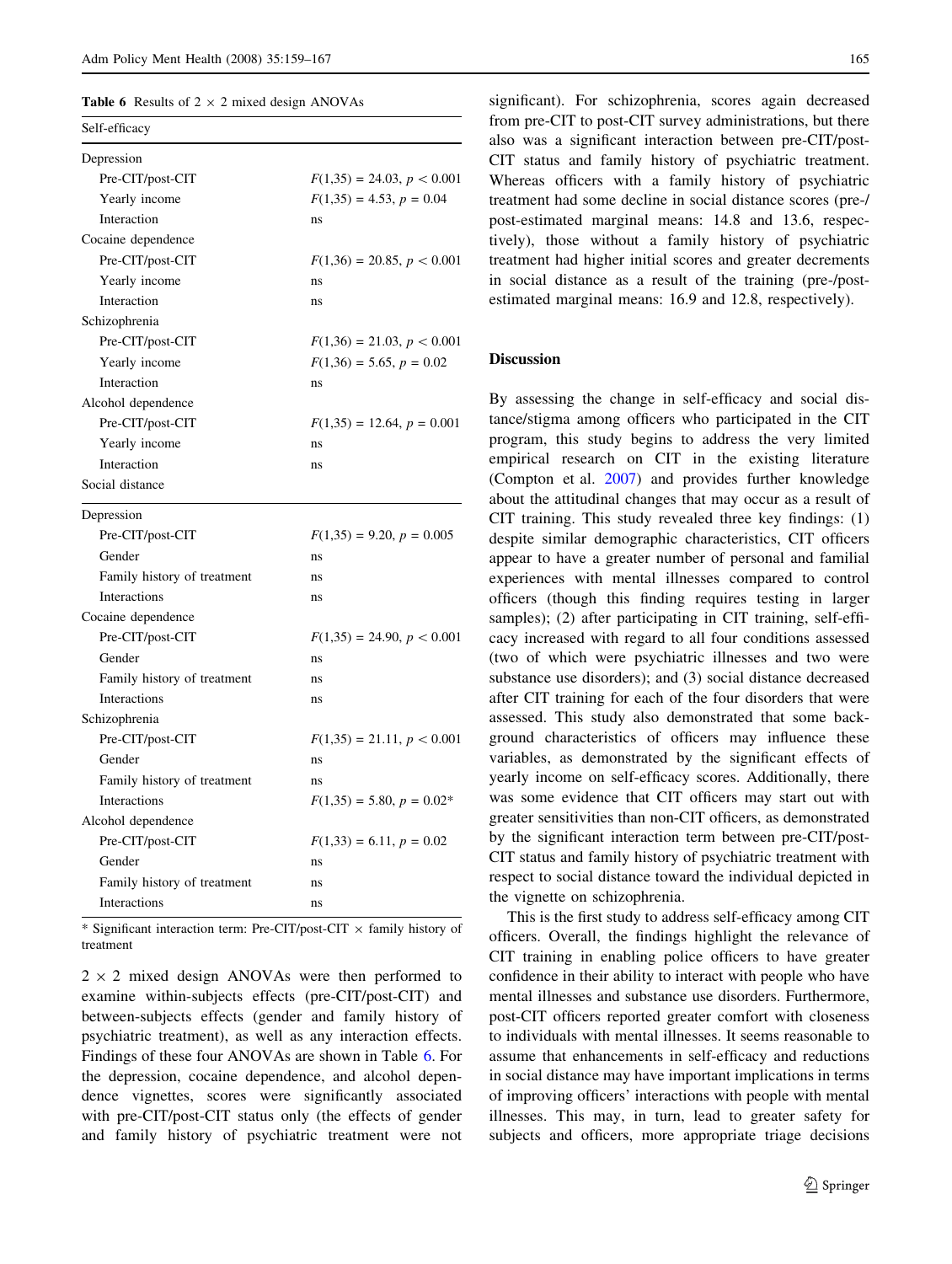<span id="page-7-0"></span>(e.g., referral to a treatment facility when indicated rather than incarceration), and better satisfaction on the part of subjects and their family members with regard to the crisis interaction. These testable hypotheses deserve further research attention.

Several methodological limitations should be considered when interpreting these findings. First, the sample size was relatively small and future research on officer-level outcomes of CIT programs should rely on larger samples. Nonetheless, very little research exists on CIT training, and the study objectives were accomplished using this relatively small sample. Second, given the self-report nature of the survey, self-efficacy and social distance measures may have been influenced by social desirability bias. This type of bias is possible despite the wide use of self-report scales on self-efficacy and the long tradition of using the Social Distance Scale for research. Police officers may mistrust ''anonymous'' surveys and may have difficultly noting a lack of confidence about their job. In future research, it may be important to develop questions for officers that do not use the term ''confidence'' but rather ask them to indicate actions that would show confidence (such as how likely they would be to call for back up or notify a supervisor). Furthermore, more work must be done to develop valid scales to measure self-efficacy, social distance, and other constructs in a police sample. This is particularly salient due to the nature of police work; for example, officers must have self-confidence to succeed, and officers cannot choose who to interact with or respond to in their daily work. Third, this study focused on four specific conditions—two psychiatric illnesses (depression and schizophrenia), and two substance use disorders (alcohol and cocaine dependence)—because they are commonly encountered by public safety officials, especially in urban settings. Future research should consider a broader spectrum of illnesses that may be encountered by officers, including dementia, personality disorders, posttraumatic stress disorder, and developmental disabilities. Additionally, this study presented vignettes that featured subjects of both genders. Given that the majority of participants were male, future research should consider and explore the impact of gender on officers' responses to vignette-based questionnaires. Fourth, the control officers were not re-tested, though doing so would help to exclude the possibility that any form of officer training results in changes in self-efficacy and social distance scores. However, this seems unlikely given that control officers were engaged in in-service trainings that were completely unrelated to mental health issues.

This survey—one of the few studies on the CIT program, which is being implemented in a multitude of localities across the country—suggests that the training curriculum is effective at enhancing self-efficacy and reducing stigma/social distance among police officers. As such, the study demonstrates that the training program affects officers' attitudes; however, it does not address changes in behaviors as a result of the training. Future research should examine officer-level outcomes in behavioral domains above and beyond attitudinal change, as well as attitudinal and behavioral changes in the months and years following training. CIT is a complex collaborative service enhancement implemented at the local level. For the program to flourish, partnerships must be built between the advocacy community, administration and leadership within the local mental health system, and administration and leadership within the local law enforcement community. Involving academic partners (e.g., students and faculty at local colleges and universities) will promote the growth of empirical research on this collaborative model, especially in light of the dearth of research on CIT to date (Compton et al. 2007).

Future research efforts studying CIT should assess additional officer-level outcomes using larger sample sizes, as well as outcomes of subjects with whom officers interact (including fewer arrests, improved pathways to mental health care, and enhanced treatment engagement), family level outcomes (such as satisfaction with officers' responses and triage decisions), as well as systems outcomes (e.g., increased collaboration between public safety/criminal justice and mental health services, improved efficiency of emergency receiving facilities in terms of accepting referrals from law enforcement officers). Ultimately, preliminary research focusing on officer-level attitudinal changes such as this will set the stage for more comprehensive assessments of the impact of CIT training on officers' attitudes and behaviors. This would then provide a foundation for studying consumer-level outcomes, and even systems-level outcomes, so that an evidence base for the CIT model can be established. Such research will, in turn, lead to improvements of the CIT model and other collaborations between law enforcement/criminal justice and mental health.

#### References

- Bandura, A. (1977). Self-efficacy: Toward a unifying theory of behavioral change. Psychology Reviews, 84, 191–215.
- Bandura, A. (1982). Self efficacy mechanism in human agency. American Psychologist, 37, 122–147.
- Bandura, A. (1986). Social foundations of thought and action: A social cognitive theory. Englewood Cliffs, NJ: Prentice Hall.
- Bogardus, E. S. (1925). Measuring social distances. Journal of Applied Sociology, 9, 299–308.
- Bower, D. L., & Pettit, W. G. (2001). The Albuquerque police department's crisis intervention team: A report card. FBI Law Enforcement Bulletin, 70, 1–6.
- Compton, M. T., Bahora, M., Watson, A. C., & Oliva, J. (2007). A comprehensive review of extant research on Crisis Intervention